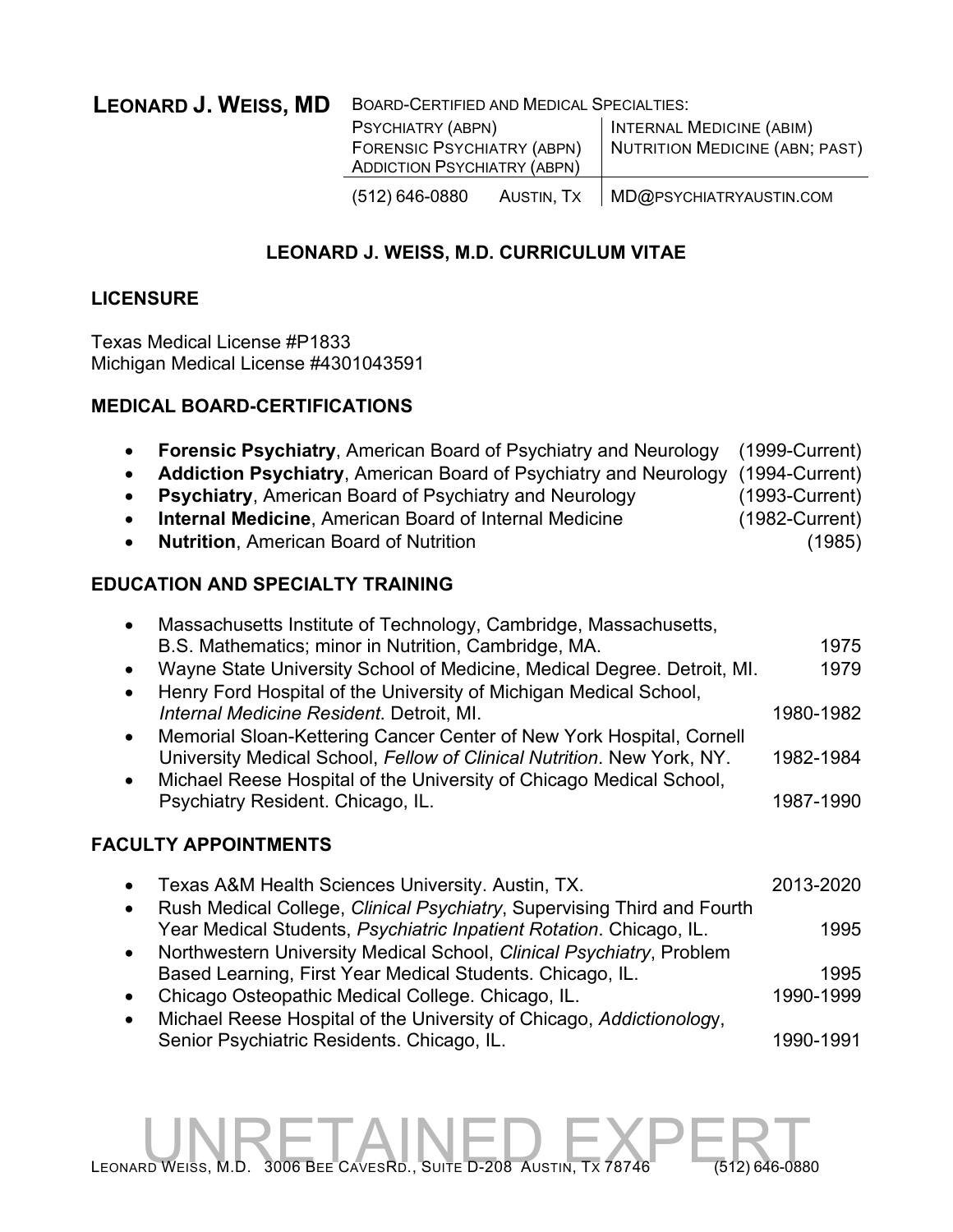## **HOSPITAL ADMINISTRATION AND TREATMENT LEADERSHIP**

|           | Austin Lakes Hospital Psychiatric Outpatient Services, Director. Austin, TX                | 2013-2014 |
|-----------|--------------------------------------------------------------------------------------------|-----------|
|           | Infinite Recovery Rehabilitation Center, Medical Director. Austin, TX                      | 2016-2017 |
|           | Kaiser Permanente Southeast US Region, Acting Medical Director,                            |           |
|           | Alcohol and Drug Program/Eating Disorders Intensive Outpatient Program.                    |           |
|           | Atlanta, GA.                                                                               | 2003-2004 |
| $\bullet$ | Michael Reese Hospital of the University of Chicago, Chief of Outpatient                   |           |
|           | Alcohol and Substance Abuse Dual Diagnosis Group Psychotherapy                             |           |
|           | Program. Chicago, IL.                                                                      | 1990-1993 |
|           | Chicago Osteopathic Hospital, Interim Psychiatric Inpatient Doctor. Chicago, IL. 1995-1997 |           |
| $\bullet$ | St. Bernard Hospital, Chief Psychiatric Consultant of Partial Hospital                     |           |
|           | Psychiatric Program. Chicago, IL.                                                          | 1998-1999 |
|           | St. Bernard Hospital Dual Diagnosis Group Psychotherapy Program,                           |           |
|           | Chief and Group Leader. Chicago, IL.                                                       | 1997-1999 |
|           | White Crane Wellness Senior Citizens Center, Grant for Psychiatric                         |           |
|           | and Medical Consultation. Chicago, IL.                                                     | 1995-1999 |
|           | Chicago Osteopathic Hospital Dual Diagnosis Group Psychotherapy                            |           |
|           | Program, Chief and Group Leader. Chicago, IL.                                              | 1989-1997 |
|           | Family Alliance Geriatric Day-Care Center of Woodstock, Psychiatric                        |           |
|           | Consultant. Woodstock, IL.                                                                 | 1990-1994 |
| $\bullet$ | <b>Thresholds Bridge South Community Health Agency, Psychiatric</b>                        |           |
|           | Consultant. Chicago, IL.                                                                   | 1989-1991 |
|           | Lutheran Social Services Alcoholism and Drug Dependence Program,                           |           |
|           | Psychiatric Consultant. Chicago, IL.                                                       | 1989-1991 |
|           | Siegel Institute for the Deaf of Michael Reese Hospital of the                             |           |
|           | University of Chicago, Psychiatric Consultant. Chicago, IL.                                | 1990-1991 |
|           |                                                                                            |           |
|           | <b>SPITAL STAFF APPOINTMENTS</b>                                                           |           |

## **HOSPITAL STAFF APPOINTMENTS**

|           | Austin Lakes Hospital. Austin, TX.                                   | 2013-2014 |
|-----------|----------------------------------------------------------------------|-----------|
|           | Austin Oaks Hospital. Austin, TX.                                    | 2013-2014 |
|           | Seton Shoal Creek Hospital. Austin, TX.                              | 2013-2014 |
|           | Kindred Hospital. Atlanta, GA.                                       | 2005-2013 |
| $\bullet$ | Atlanta Medical Center. Atlanta, GA.                                 | 2003-2013 |
|           | Ridgeview Hospital. Smyrna, GA.                                      | 2003-2013 |
|           | Evanston Hospital. Evanston IL.                                      | 1994-1999 |
|           | Rush-Presbyterian-St. Luke's Hospital. Chicago, IL.                  | 1990-1999 |
| $\bullet$ | Michael Reese Hospital. Chicago, IL.                                 | 1990-1999 |
|           | Rush North Shore Hospital. Skokie, IL.                               | 1990-1999 |
|           | Chicago Osteopathic Hospital. Chicago, IL.                           | 1990-1997 |
|           | St. Bernard Hospital. Chicago, IL.                                   | 1996-1999 |
|           | Mercy Hospital. Detroit, MI.                                         | 1986-1987 |
|           | Montefiore of Albert Einstein Medical School Hospital. New York, NY. | 1983-1984 |
|           | Rockefeller University Hospital. New York, NY.                       | 1983-1984 |

# LEONARD WEISS, M.D. 3006 BEE CAVES RD., SUITE D-208 AUSTIN, TX 78746 (512) 646-0880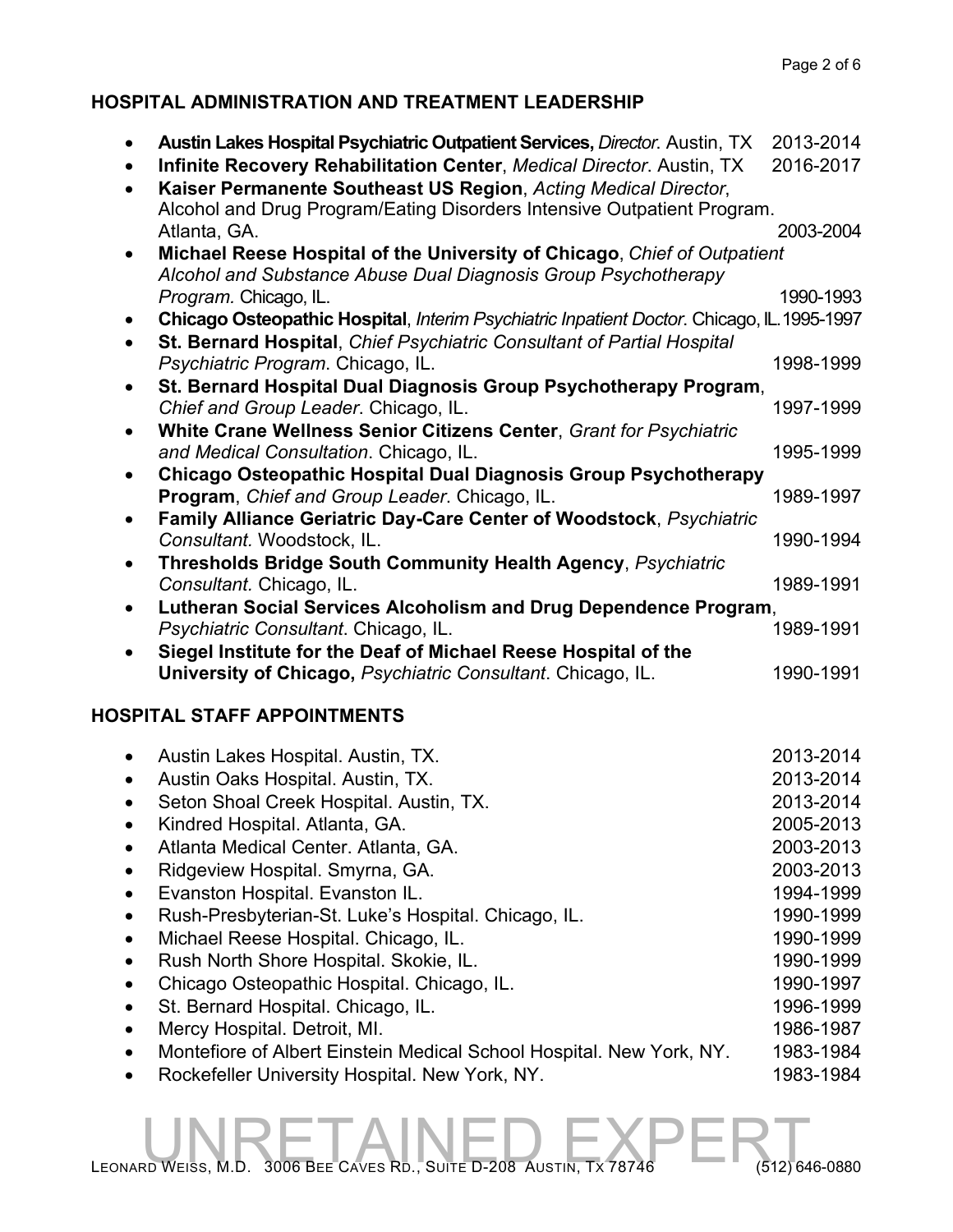## **PRIVATE CLINICAL PRACTICE**

| <b>Psychiatry Austin, Private Patient Care-Clinical Practice. Austin, TX.</b><br>$\bullet$<br>Private Practice, Psychiatric Treatment. Atlanta, GA.<br>$\bullet$<br>Private Practice, Psychiatric Treatment. Chicago, IL.<br>$\bullet$<br>Internal Medicine Private Practice. Detroit, MI.<br>$\bullet$<br>Internal Medicine Practice, Health Alliance Plan HMO. Detroit, MI. | 2013-present<br>2002-2013<br>1990-1999<br>1986-1987<br>1984-1986 |
|-------------------------------------------------------------------------------------------------------------------------------------------------------------------------------------------------------------------------------------------------------------------------------------------------------------------------------------------------------------------------------|------------------------------------------------------------------|
| <b>MEDICO-LEGAL EXPERIENCE</b>                                                                                                                                                                                                                                                                                                                                                |                                                                  |
| <b>Expert Witness, Travis County Prison System. Austin, TX.</b><br>$\bullet$<br>Professional Recovery Network Evals for TX Pharmacy/Dental/<br>$\bullet$                                                                                                                                                                                                                      | 2016-present                                                     |
| Vet. Boards. Texas, Statewide.                                                                                                                                                                                                                                                                                                                                                | 2016-present                                                     |
| <b>Medical Equations Worker's Compensation Evaluations &amp; Expert Witness</b><br>$\bullet$                                                                                                                                                                                                                                                                                  |                                                                  |
| <b>Testimony. Austin, TX.</b>                                                                                                                                                                                                                                                                                                                                                 | 2016-present                                                     |
| <b>Child Protective Services (CPS) in Texas Evaluator &amp; Expert</b><br>$\bullet$<br>Witness, Austin, TX.                                                                                                                                                                                                                                                                   | 2016-present                                                     |
| Illinois Department of Professional Regulation and Medical<br>$\bullet$<br><b>Disciplinary Board, Psychiatric and Internal Medicine Clinical</b>                                                                                                                                                                                                                              |                                                                  |
| Consultant. Chicago, IL.<br>Drug Enforcement Administration, Psychiatric and Internal Medicine                                                                                                                                                                                                                                                                                | 1993-1999                                                        |
| Chart Reviewer. Washington, DC.                                                                                                                                                                                                                                                                                                                                               | 1993-1999                                                        |
| SPECIALIZATION AND POST-GRADUATE TRAINING                                                                                                                                                                                                                                                                                                                                     |                                                                  |
| Michael Reese Hospital of the University of Chicago Medical School,<br>$\bullet$<br>Psychiatry Resident. Chicago, IL.<br>Memorial Sloan-Kettering Cancer Center of New York Hospital, Cornell<br>$\bullet$                                                                                                                                                                    | 1987-1990                                                        |

University Medical School, *Fellow of Clinical Nutrition*. New York, NY. 1982-1984 • Henry Ford Hospital of the University of Michigan Medical School, *Internal Medicine Resident.* Detroit, MI. 1980-1982 • Metropolitan Hospital Medical Center of New York Medical College, *Medicine Intern*. New York, NY. 1979-1980

## **PRESENTATIONS AND CLE EDUCATION FOR ATTORNEYS**

| Stress, Isolation and Other Topics Which We Face in this Time of<br><b>COVID, Texas Criminal Defense Lawyers Association</b> |      |
|------------------------------------------------------------------------------------------------------------------------------|------|
| <b>Continuing Legal Education Mindful Monday Series, &gt;100 attendees</b>                                                   | 2020 |
| Traumatic Brain Injury, State Bar of Texas Continuing Legal Education                                                        |      |
| Advanced Workers' Compensation Law Course, co-sponsored by the Workers'                                                      |      |
| Compensation Law Section of the State Bar of Texas                                                                           | 2020 |
| Competency to Stand Trial: A Psychiatrist's Viewpoint, Travis County Mental                                                  |      |
| <b>Health Court Continuing Legal Education</b>                                                                               | 2019 |
| Forensic Interviewing, Travis County Mental Health Court Continuing Legal                                                    |      |
| <b>Education</b>                                                                                                             | 2017 |
|                                                                                                                              |      |
|                                                                                                                              |      |

LEONARD WEISS, M.D. 3006 BEE CAVES RD., SUITE D-208 AUSTIN, TX 78746 (512) 646-0880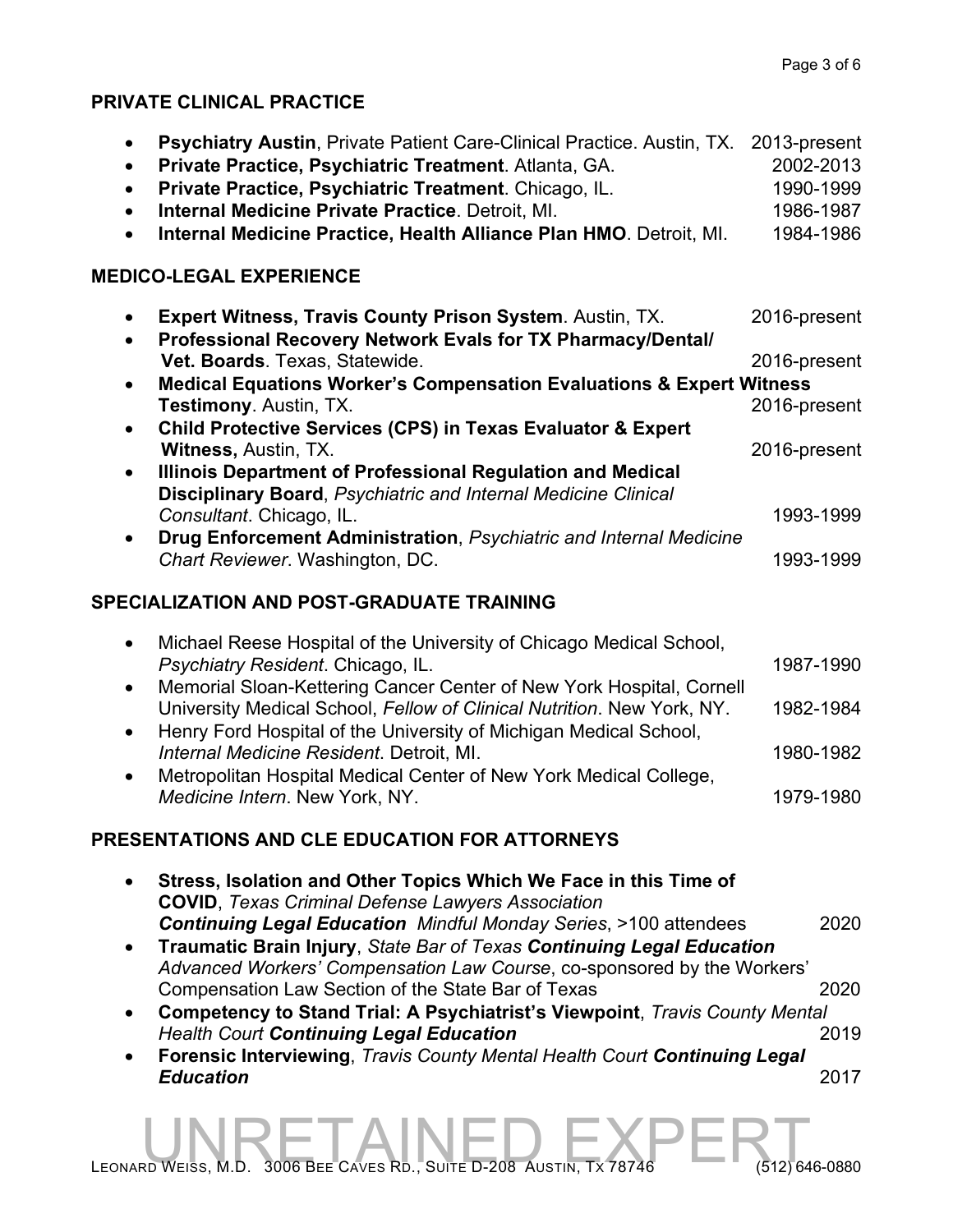| $\bullet$ | <b>Forensic Interviewing, Capacity for Justice, providing interdisciplinary</b><br>education for judges, attorneys, psychiatrists and psychologists | 2016 |
|-----------|-----------------------------------------------------------------------------------------------------------------------------------------------------|------|
| $\bullet$ | DSM - 5 Revisions to the Autism Spectrum Diagnosis, Webb County Texas                                                                               |      |
|           | <b>Head Start</b>                                                                                                                                   | 2013 |
| $\bullet$ | Therapeutic Options in the Day Program Treatment Setting, Ridgeview Day<br>Program                                                                  | 2012 |
| $\bullet$ | History of the Body/ Mind Relationship, The Ann Arbor Center for the Family<br><b>Anchor Hospital and WellStar Behavioral Health Services</b>       | 2006 |
| $\bullet$ | <b>Essential Principles in Treating the Dually Disordered, WellStar Behavioral</b><br>Health Services CEU Accredited. Atlanta, GA.                  | 2005 |
| $\bullet$ | Addiction Diagnosis and Treatment, Georgia State University Occupational<br><b>Medicine Graduate Program</b>                                        | 2005 |
| ٠         | <b>Medical Aspects of Psychiatric Assessments, Ridgeview Institute Nursing</b>                                                                      | 2005 |
| $\bullet$ | Staff and Atlanta Medical Center Psychiatric Evaluation Team<br>Fibromyalgia a Body/Mind Disease, Atlanta Medical Center Internal Medicine          |      |
|           | Residents and Ridgeview Institute Quarterly Physician's Staff Meeting (CME<br>Accredited)                                                           | 2004 |
| $\bullet$ | Fibromyalgia a Body/Mind Disease, Kaiser Permanente CME Conference<br>and Crescent Centre and Cumberland Regional Clinics                           | 2002 |
| $\bullet$ | Stress and the Body/Mind Relationship, Chicago Osteopathic and Olympia<br>Fields Family Medicine Department: Sponsored by SmithKline Beecham, Inc.  |      |
|           | and Rush North Shore Medical Center Psychiatric Grand Rounds<br>and Glencoe Public Library                                                          | 1996 |
|           | Pain and Stress Management from a Psychiatric and Alternative Medicine<br>Perspective, Osteopathic and Olympia Fields Orthopedic and Rheumatology   |      |
|           | Departments: Sponsored by SKB. Chicago                                                                                                              | 1996 |
| $\bullet$ | Stress and the Body/Mind Relationship, Michael Reese Hospital Psychiatric<br>Grand Rounds and Chicago Osteopathic Hospital Psychiatric Grand Rounds |      |
|           | and Hospital Psychiatric Grand Rounds<br><b>Overview of Preventive Medicine, Midwest University Osteopathic Medical</b>                             | 1995 |
|           | <b>Students</b>                                                                                                                                     | 1996 |
|           | Phobias and Other Anxiety Disorders, Lincolnwood Library Health Series                                                                              | 1996 |
|           | <b>Addictions, Chicago Osteopathic Medical Students</b>                                                                                             | 1996 |
| $\bullet$ | Suggested Methods of Stress Reduction in Retirement, North Shore<br>Mother's Club and North Shore Men's Club                                        | 1996 |
| ٠         | Arthritis Pain Management, White Crane Wellness Center. Chicago, IL. 1996                                                                           |      |
|           | Unique Stresses Associated with the Aging Process, White Crane Wellness<br>Center. Chicago, IL.                                                     | 1995 |
| $\bullet$ | Diagnosing Depression/Anxiety in the Primary Care Setting, Little Co. of                                                                            |      |
|           | Mary Hospital, Sponsored by Eli Lily, Inc.                                                                                                          | 1997 |
| ٠         | Diagnosing Depression/Anxiety in the Primary Care Setting, Family Practice                                                                          |      |
|           | Department Olympia Fields Osteopathic Hospital; Sponsored by SKB, Inc.                                                                              | 1995 |
|           | Dual Diagnosis Group Psychotherapy, Illinois Group Psychotherapy Society<br>Dual Diagnosis Group Psychotherapy, Olympia Fields Osteopathic Medical  | 1995 |
|           | Center                                                                                                                                              | 1994 |
| $\bullet$ | Psychiatry and Spiritual Emergency in Our Society Today, Psychology Network 1995                                                                    |      |
|           | LEONARD WEISS, M.D. 3006 BEE CAVES RD., SUITE D-208 AUSTIN, TX 78746<br>(512) 646-0880                                                              |      |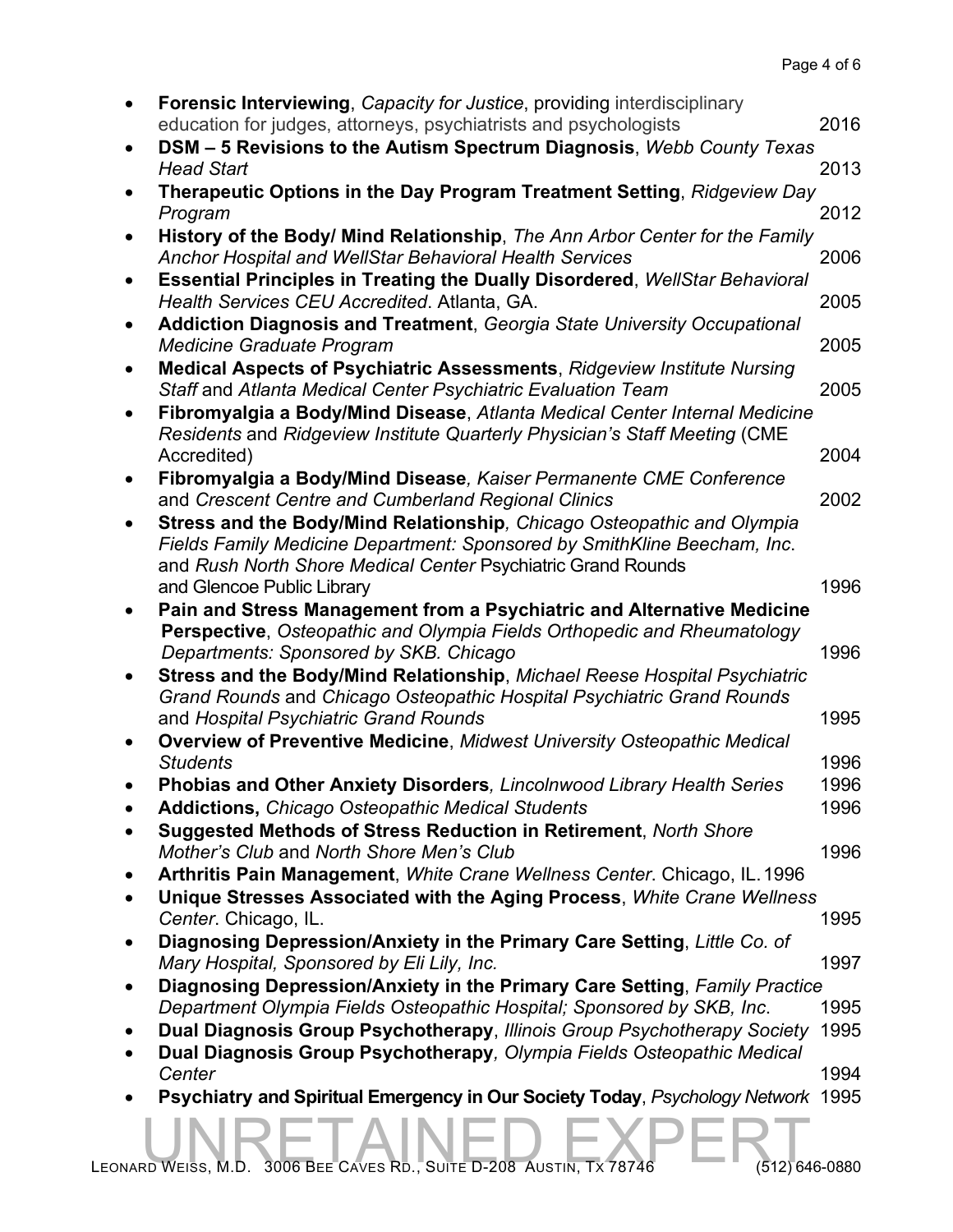• **Unique Stresses of Early Motherhood**, *Highland Park Family Network Mother's Group. Highland Park, IL.* 1995

### **MEDIA APPEARANCES**

- *My Strange Addiction* (Scotch Tape Eating Episode "Cured!"), The Learning Channel (TLC) airing February 12th, 2012
- **Fox 7 News** (www.fox7austin.com) Interview on "Kratom Controversy" airing September 30, 2016

## **PUBLICATIONS**

- "Dealing with Stress, Isolation & Illness in the Age of COVID from a Psychiatric Perspective," *Voice for the Defense.* Vol. 50, No. 1," *Voice for the Defense Online |*, 26 Jan. 2021, www.voiceforthedefenseonline.com/january-february-2021-sdr-voicefor-the-defense-vol-50-no-1/.
- "Traumatic Brain Injury: Medical-Legal Aspects," Chapter 11.3; State Bar of Texas 17th Annual Advanced Workers' Compensation Law, Aug. 2020
- "Stress and Its Taxing Effects on the Body*," Illinois State Medical Society Journal: "Your Health Matters,"* Apr 1999
- "Addictions Update," *Medical Update, Rush North Shore Physicians Journal*, Spring 1996
- "Psychosocial Treatment of the Geropsychiatric Patient," *International Journal of Geriatric Psychiatry*, 1993
- "Toward Healing the Doctor-Patient Relationship," *Publication of Mental Health Services, St. Francis Hospital of Evanston*, Fall 1990
- "The Doctor Guinea Pigs," Book Review*, Medical Tribune* July 1984
- "Doctors and Patients, Life and Death at a Bone Marrow Transplant Unit," Book Review, *Medical Tribune*, June 1984

## **BOOK QUOTES**

• *Recover to Live: Kick Any Habit, Manage Any Addiction – Your Self-Treatment Guide to Alcohol, Drugs, Eating Disorders, Gambling, Hoarding, Smoking, Sex, and Porn*, Christopher Kennedy Lawford, Pgs. 20, 30, and 33-34.

## **RESEARCH**

- Rush-Presbyterian-St. Luke's Medical Center, A Double-Blinded Comparison of Prozac with Zoloft in Depressed Geriatric Outpatients (sponsored by Pfizer, Inc.) 1991-1993
- North Shore Office, A Comparison of the New Agent Paxil with Prozac (Sponsored by SmithKline Beecham, Inc.), 1992-1993
- Uppsula University of the National University of Sweden, A Comparison of Oriental with Western Medicine, 1979
- Wayne State University Medical School Department of Pharmacology, Hypothalamic Glucose Receptor Response, 1978-1979

LEONARD WEISS, M.D. 3006 BEE CAVES RD., SUITE D-208 AUSTIN, TX 78746 (512) 646-0880